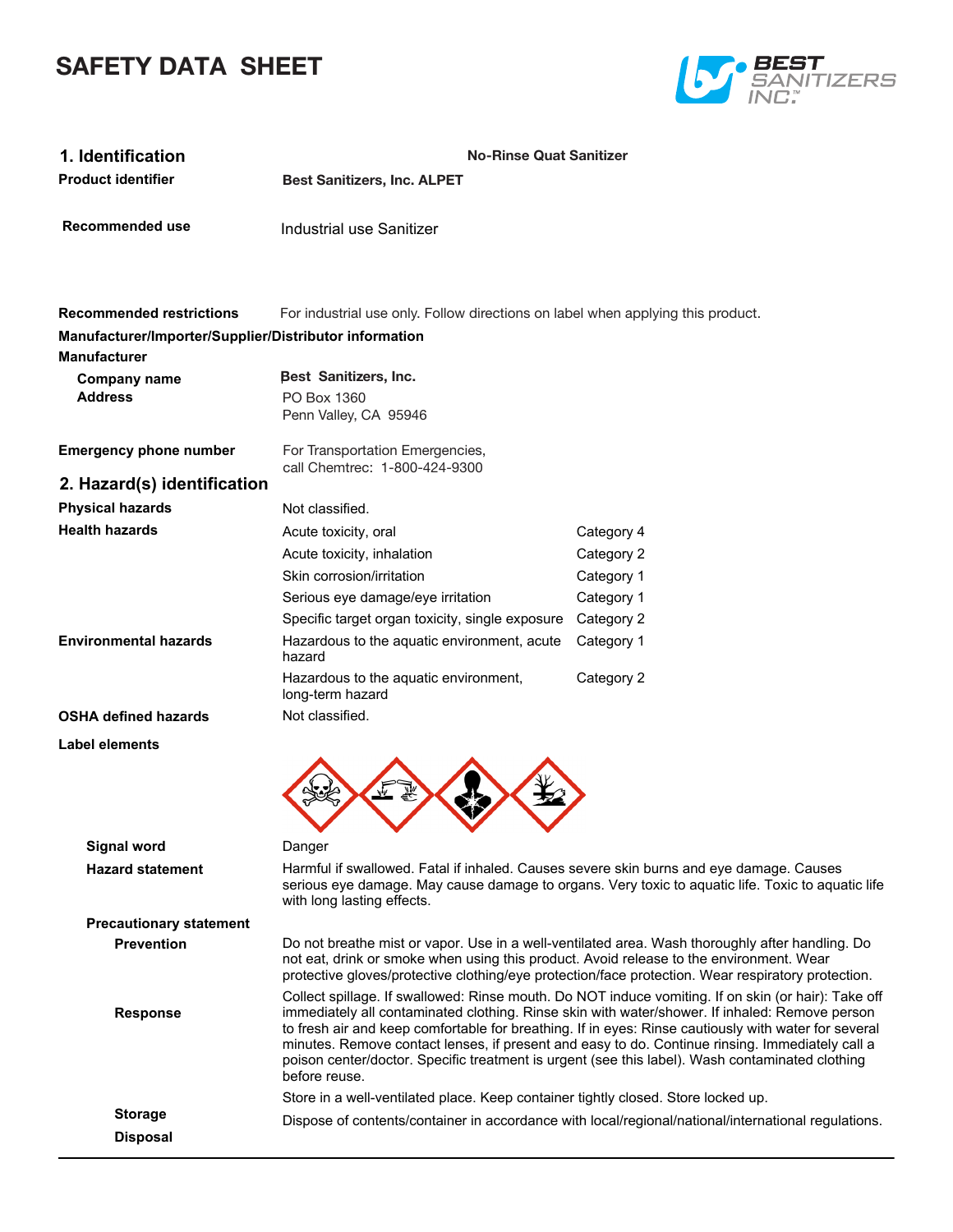## **3. Composition/information on ingredients**

| <b>Mixtures</b>                                                                                        |                                                                                                                                                                                                                                                                                                                                                                                                          |                   |   |
|--------------------------------------------------------------------------------------------------------|----------------------------------------------------------------------------------------------------------------------------------------------------------------------------------------------------------------------------------------------------------------------------------------------------------------------------------------------------------------------------------------------------------|-------------------|---|
| <b>Chemical name</b>                                                                                   | Common name and synonyms                                                                                                                                                                                                                                                                                                                                                                                 | <b>CAS number</b> | % |
| Alkyl (68% C12, 32% C14)<br>dimethyl ethylbenzyl ammonium<br>chloride<br>(Alternate CAS<br>68956-79-6) |                                                                                                                                                                                                                                                                                                                                                                                                          | 85409-23-0        | 5 |
| Alkyl dimethyl benzyl ammonium<br>chloride (C12-18)                                                    |                                                                                                                                                                                                                                                                                                                                                                                                          | 68391-01-5        | 5 |
| 4. First-aid measures                                                                                  |                                                                                                                                                                                                                                                                                                                                                                                                          |                   |   |
| <b>Inhalation</b>                                                                                      | Remove victim to fresh air and keep at rest in a position comfortable for breathing. Oxygen or<br>artificial respiration if needed. Do not use mouth-to-mouth method if victim inhaled the substance.<br>Induce artificial respiration with the aid of a pocket mask equipped with a one-way valve or other<br>proper respiratory medical device. Call a physician or poison control center immediately. |                   |   |
| <b>Skin contact</b>                                                                                    | Take off immediately all contaminated clothing. Rinse skin with water/shower. Call a physician or<br>poison control center immediately. Chemical burns must be treated by a physician. Wash<br>contaminated clothing before reuse.                                                                                                                                                                       |                   |   |
| Eye contact                                                                                            | Immediately flush eyes with plenty of water for at least 15 minutes. Remove contact lenses, if<br>present and easy to do. Continue rinsing. Call a physician or poison control center immediately.                                                                                                                                                                                                       |                   |   |
| Ingestion                                                                                              | Call a physician or poison control center immediately. Rinse mouth. Do not induce vomiting.                                                                                                                                                                                                                                                                                                              |                   |   |
| <b>Most important</b><br>symptoms/effects, acute and<br>delayed                                        | Burning pain and severe corrosive skin damage. Causes serious eye damage. Symptoms may<br>include stinging, tearing, redness, swelling, and blurred vision. Permanent eye damage including<br>blindness could result.                                                                                                                                                                                    |                   |   |
| Indication of immediate<br>medical attention and special<br>treatment needed                           | If the product is ingested, probable mucosal damage may contraindicate the use of gastric lavage.<br>Treat the affected person appropriately.                                                                                                                                                                                                                                                            |                   |   |
| <b>General information</b>                                                                             | Ensure that medical personnel are aware of the material(s) involved, and take precautions to<br>protect themselves.                                                                                                                                                                                                                                                                                      |                   |   |
| 5. Fire-fighting measures                                                                              |                                                                                                                                                                                                                                                                                                                                                                                                          |                   |   |
| Suitable extinguishing media                                                                           | Water fog. Foam. Dry chemical powder. Carbon dioxide (CO2).                                                                                                                                                                                                                                                                                                                                              |                   |   |
| Unsuitable extinguishing<br>media                                                                      | Do not use water jet as an extinguisher, as this will spread the fire.                                                                                                                                                                                                                                                                                                                                   |                   |   |
| Specific hazards arising from<br>the chemical                                                          | During fire, gases hazardous to health may be formed.                                                                                                                                                                                                                                                                                                                                                    |                   |   |
| Special protective equipment<br>and precautions for firefighters                                       | Self-contained breathing apparatus and full protective clothing must be worn in case of fire.                                                                                                                                                                                                                                                                                                            |                   |   |
| Fire fighting<br>equipment/instructions                                                                | Move containers from fire area if you can do so without risk.                                                                                                                                                                                                                                                                                                                                            |                   |   |
| <b>Specific methods</b>                                                                                | Use standard firefighting procedures and consider the hazards of other involved materials.                                                                                                                                                                                                                                                                                                               |                   |   |
| <b>General fire hazards</b>                                                                            | No unusual fire or explosion hazards noted.                                                                                                                                                                                                                                                                                                                                                              |                   |   |
| 6. Accidental release measures                                                                         |                                                                                                                                                                                                                                                                                                                                                                                                          |                   |   |

Keep unnecessary personnel away. Keep people away from and upwind of spill/leak. Wear appropriate protective equipment and clothing during clean-up. Do not touch damaged containers or spilled material unless wearing appropriate protective clothing. Ensure adequate ventilation. Local authorities should be advised if significant spillages cannot be contained. For personal protection, see section 8 of the SDS. **Personal precautions, protective equipment and emergency procedures**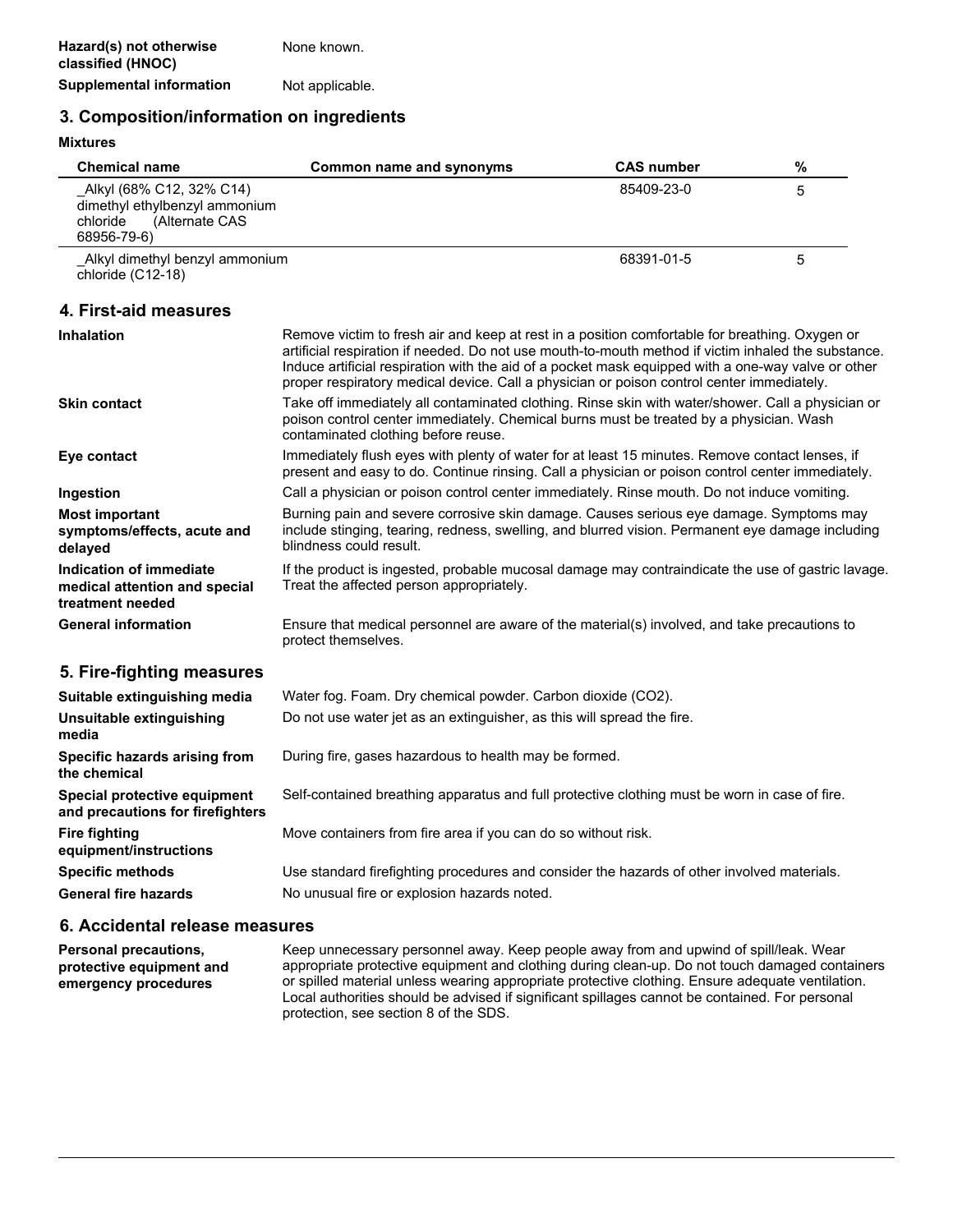| <b>Methods and materials for</b><br>containment and cleaning up | Large Spills: Stop the flow of material, if this is without risk. Dike the spilled material, where this is<br>possible. Cover with plastic sheet to prevent spreading. Absorb in vermiculite, dry sand or earth<br>and place into containers. Prevent product from entering drains. Following product recovery, flush<br>area with water.                                                                                                                                                                                                           |  |
|-----------------------------------------------------------------|-----------------------------------------------------------------------------------------------------------------------------------------------------------------------------------------------------------------------------------------------------------------------------------------------------------------------------------------------------------------------------------------------------------------------------------------------------------------------------------------------------------------------------------------------------|--|
|                                                                 | Small Spills: Wipe up with absorbent material (e.g. cloth, fleece). Clean surface thoroughly to<br>remove residual contamination.                                                                                                                                                                                                                                                                                                                                                                                                                   |  |
|                                                                 | Never return spills to original containers for re-use. For waste disposal, see section 13 of the SDS.                                                                                                                                                                                                                                                                                                                                                                                                                                               |  |
|                                                                 | Do not discharge effluent containing this product into lakes, streams, ponds, estuaries, oceans or<br>other waters unless in accordance with the requirements of a National Pollutant Discharge<br>Elimination System (NPDES) permit and the permitting authority has been notified in writing prior<br>to discharge. Do not discharge effluent containing this product to sewer systems without<br>previously notifying the local sewage treatment plant authority. For guidance, contact your State<br>Water Board or Regional Office of the EPA. |  |
| <b>Environmental precautions</b>                                | Avoid release to the environment. Contact local authorities in case of spillage to drain/aquatic<br>environment. Prevent further leakage or spillage if safe to do so. Do not contaminate water. Avoid<br>discharge into drains, water courses or onto the ground.                                                                                                                                                                                                                                                                                  |  |
| 7. Handling and storage                                         |                                                                                                                                                                                                                                                                                                                                                                                                                                                                                                                                                     |  |
| Precautions for safe handling                                   | Avoid contact with eyes. Avoid prolonged exposure. Provide adequate ventilation. Wear<br>appropriate personal protective equipment. Observe good industrial hygiene practices. Avoid<br>release to the environment. Do not empty into drains.                                                                                                                                                                                                                                                                                                       |  |
| Conditions for safe storage,<br>including any incompatibilities | DO NOT CONTAMINATE WATER, FOOD OR FEED BY STORAGE OR DISPOSAL. PESTICIDE<br>STORAGE: Store in a dry place no lower in temperature than 50°F or higher than 120°F. Store in<br>original tightly closed container. Store away from incompatible materials (see Section 10 of the<br>SDS).                                                                                                                                                                                                                                                             |  |

# **8. Exposure controls/personal protection**

| <b>Occupational exposure limits</b>      | No exposure limits noted for ingredient(s).                                                                                                                                                                                 |
|------------------------------------------|-----------------------------------------------------------------------------------------------------------------------------------------------------------------------------------------------------------------------------|
| <b>Biological limit values</b>           | No biological exposure limits noted for the ingredient(s).                                                                                                                                                                  |
| Appropriate engineering<br>controls      | Ensure adequate ventilation, apply technical measures to comply with the occupational<br>exposure limits.                                                                                                                   |
|                                          | Individual protection measures, such as personal protective equipment                                                                                                                                                       |
| Eye/face protection                      | Wear safety glasses with side shields (or goggles).                                                                                                                                                                         |
| <b>Skin protection</b>                   |                                                                                                                                                                                                                             |
| <b>Hand protection</b>                   | Wear protective gloves.                                                                                                                                                                                                     |
| <b>Other</b>                             | Wear suitable protective clothing.                                                                                                                                                                                          |
| <b>Respiratory protection</b>            | In case of insufficient ventilation, wear suitable respiratory equipment.                                                                                                                                                   |
| <b>Thermal hazards</b>                   | Wear appropriate thermal protective clothing, when necessary.                                                                                                                                                               |
| <b>General hygiene</b><br>considerations | Always observe good personal hygiene measures, such as washing after handling the material<br>and before eating, drinking, and/or smoking. Routinely wash work clothing and protective<br>equipment to remove contaminants. |

# **9. Physical and chemical properties**

| Appearance                                 |                                                  |
|--------------------------------------------|--------------------------------------------------|
| <b>Physical state</b>                      | Liquid.                                          |
| Form                                       | Not available.                                   |
| Color                                      | Not available.                                   |
| Odor                                       | Not available.                                   |
| <b>Odor threshold</b>                      | Not available.                                   |
| рH                                         | 7.7                                              |
| Melting point/freezing point               | Not available.                                   |
| Initial boiling point and boiling<br>range | Not available.                                   |
| <b>Flash point</b>                         | > 208.0 °F (> 97.8 °C) Pensky-Martens Closed Cup |
| <b>Evaporation rate</b>                    | Not available.                                   |
| Flammability (solid, gas)                  | Not available.                                   |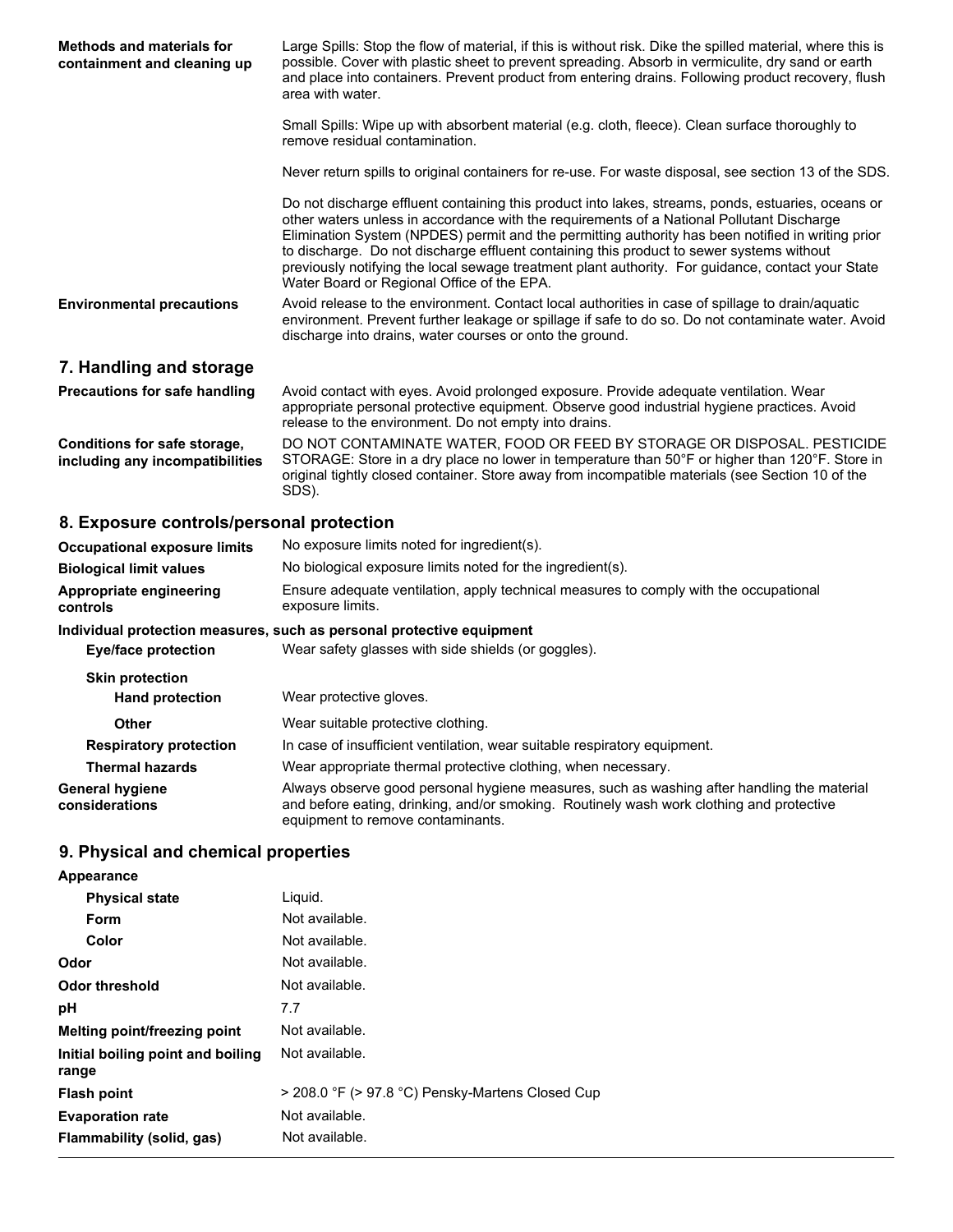## **Upper/lower flammability or explosive limits**

|                  | <b>Flammability limit - lower</b><br>$(\%)$ | Not available. |
|------------------|---------------------------------------------|----------------|
|                  | <b>Flammability limit - upper</b><br>$(\%)$ | Not available. |
|                  | Explosive limit - lower (%)                 | Not available. |
|                  | Explosive limit - upper (%)                 | Not available. |
|                  | Vapor pressure                              | Not available. |
|                  | Vapor density                               | Not available. |
|                  | <b>Relative density</b>                     | Not available. |
|                  | Solubility(ies)                             |                |
|                  | Solubility (water)                          | Not available. |
|                  | <b>Auto-ignition temperature</b>            | Not available. |
|                  | <b>Decomposition temperature</b>            | Not available. |
| <b>Viscosity</b> |                                             | Not available. |
|                  | <b>Other information</b>                    |                |
|                  | <b>Density</b>                              | $8.26$ lb/gal  |
|                  | 10. Stability and reactivity                |                |

| <b>Reactivity</b>                            | The product is stable and non-reactive under normal conditions of use, storage and transport.                                                              |
|----------------------------------------------|------------------------------------------------------------------------------------------------------------------------------------------------------------|
| <b>Chemical stability</b>                    | Material is stable under normal conditions.                                                                                                                |
| <b>Possibility of hazardous</b><br>reactions | No dangerous reaction known under conditions of normal use.                                                                                                |
| <b>Conditions to avoid</b>                   | Avoid heat, sparks, open flames and other ignition sources. Avoid temperatures exceeding the<br>flash point. Contact with incompatible materials.          |
| Incompatible materials                       | Strong oxidizing agents. Anionic surfactants                                                                                                               |
| <b>Hazardous decomposition</b><br>products   | Upon decomposition, this product may yield oxides of nitrogen and ammonia, carbon dioxide,<br>carbon monoxide and other low molecular weight hydrocarbons. |

# **11. Toxicological information**

## **Information on likely routes of exposure**

| <b>Inhalation</b>                                                                  | Not likely, due to the form of the product.                                                                                                                                                                           |
|------------------------------------------------------------------------------------|-----------------------------------------------------------------------------------------------------------------------------------------------------------------------------------------------------------------------|
| <b>Skin contact</b>                                                                | Causes severe skin burns.                                                                                                                                                                                             |
| Eye contact                                                                        | Causes serious eye damage.                                                                                                                                                                                            |
| Ingestion                                                                          | Causes digestive tract burns. Harmful if swallowed.                                                                                                                                                                   |
| Symptoms related to the<br>physical, chemical and<br>toxicological characteristics | Burning pain and severe corrosive skin damage. Causes serious eye damage. Symptoms may<br>include stinging, tearing, redness, swelling, and blurred vision. Permanent eye damage including<br>blindness could result. |

## **Information on toxicological effects**

| <b>Acute toxicity</b>                                      | Harmful if swallowed. Fatal if inhaled.                   |                     |
|------------------------------------------------------------|-----------------------------------------------------------|---------------------|
| <b>Product</b>                                             | <b>Species</b>                                            | <b>Test Results</b> |
| <b>Best Sanitizers, Inc. ALPET No-Rinse Quat Sanitizer</b> |                                                           |                     |
| Acute                                                      |                                                           |                     |
| Dermal                                                     |                                                           |                     |
| LD50                                                       | Rabbit                                                    | > 2000 mg/kg        |
| Oral                                                       |                                                           |                     |
| LD50                                                       | Rat                                                       | 500 - 5000 mg/kg    |
| <b>Skin corrosion/irritation</b>                           | Causes severe skin burns and eye damage.                  |                     |
| Serious eye damage/eye<br>irritation                       | Causes serious eye damage.                                |                     |
| Respiratory or skin sensitization                          |                                                           |                     |
| <b>Respiratory sensitization</b>                           | Not available.                                            |                     |
| <b>Skin sensitization</b>                                  | This product is not expected to cause skin sensitization. |                     |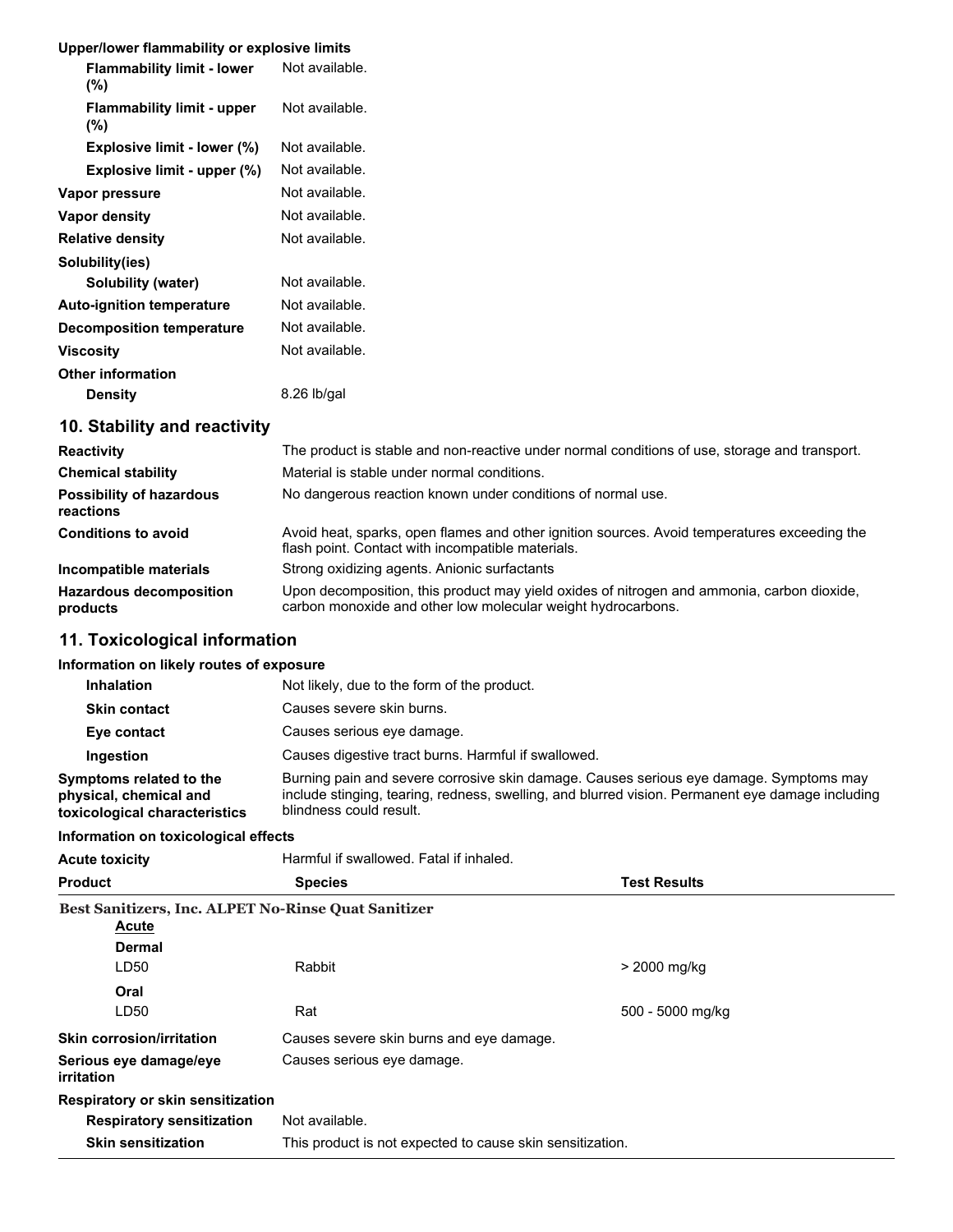| Germ cell mutagenicity                                                                  | No data available to indicate product or any components present at greater than 0.1% are<br>mutagenic or genotoxic.                            |
|-----------------------------------------------------------------------------------------|------------------------------------------------------------------------------------------------------------------------------------------------|
| Carcinogenicity                                                                         | This product is not considered to be a carcinogen by IARC, ACGIH, NTP, or OSHA.                                                                |
| <b>IARC Monographs. Overall Evaluation of Carcinogenicity</b><br>Not listed.            |                                                                                                                                                |
|                                                                                         | US. National Toxicology Program (NTP) Report on Carcinogens                                                                                    |
| Not listed.<br>Not regulated.                                                           | US. OSHA Specifically Regulated Substances (29 CFR 1910.1001-1050)                                                                             |
| <b>Reproductive toxicity</b>                                                            | This product is not expected to cause reproductive or developmental effects.                                                                   |
| Specific target organ toxicity -<br>single exposure                                     | May cause damage to organs.                                                                                                                    |
| Specific target organ toxicity -<br>repeated exposure                                   | Not applicable.                                                                                                                                |
| <b>Aspiration hazard</b>                                                                | Not likely, due to the form of the product.                                                                                                    |
| 12. Ecological information                                                              |                                                                                                                                                |
| <b>Ecotoxicity</b><br>Persistence and degradability<br><b>Bioaccumulative potential</b> | Very toxic to aquatic life with long lasting effects. Toxic to aquatic life with long lasting effects.<br>Not available.<br>No data available. |

**Mobility in soil** No data available. **Other adverse effects** No other adverse environmental effects (e.g. ozone depletion, photochemical ozone creation potential, endocrine disruption, global warming potential) are expected from this component.

## **13. Disposal considerations**

| <b>Disposal instructions</b>             | PESTICIDE DISPOSAL - Pesticide wastes are acutely hazardous. Improper disposal of excess<br>pesticide, spray mixture, or rinsate is a violation of Federal Law. If these wastes cannot be<br>disposed of by use according to label instructions contact your State Pesticide or Environmental<br>Control Agency, or the Hazardous Waste representative at the nearest EPA Regional Office for<br>guidance.<br>(For products with household/residential use-sites only):<br>CONTAINER DISPOSAL - Nonrefillable container. Do not reuse or refill this container. Offer for                                    |
|------------------------------------------|--------------------------------------------------------------------------------------------------------------------------------------------------------------------------------------------------------------------------------------------------------------------------------------------------------------------------------------------------------------------------------------------------------------------------------------------------------------------------------------------------------------------------------------------------------------------------------------------------------------|
|                                          | recycling if available.<br>(For products with industrial, institutional and commercial use sites):<br>CONTAINER DISPOSAL - Nonrefillable container. Do not reuse or refill this container. Offer for<br>recycling, if available. Triple rinse container promptly after emptying.                                                                                                                                                                                                                                                                                                                             |
|                                          | For containers 2 gallons or less with a one-way opening that doesn't allow containers to be rinsed:<br>Nonrefillable container. Do not reuse or refill this container. Replace cap and discard in trash. Offer<br>for recycling if available.                                                                                                                                                                                                                                                                                                                                                                |
|                                          | (For containers 5 gallons or less):<br>Triple rinse as follows: Fill container 1/4 full with water and recap. Agitate vigorously. Follow<br>Pesticide Disposal instructions for rinsate disposal. Drain for 10 seconds after the flow begins to<br>drip. Repeat procedure two more times. Then offer for recycling or reconditioning. If not available,<br>puncture and dispose in a sanitary landfill.                                                                                                                                                                                                      |
|                                          | (For containers greater than 5 gallons):<br>Triple rinse as follows: Fill container 1/4 full with water. Tip container on its side and roll it back and<br>forth, ensuring at least one complete revolution for 30 seconds. Stand the container on its end and<br>tip it back and forth several times. Turn the container over onto its other end and tip it back and<br>forth several times. Follow Pesticide Disposal instructions for rinsate disposal. Repeat procedure<br>two more times. Then offer for recycling or reconditioning. If not available, puncture and dispose in<br>a sanitary landfill. |
| Hazardous waste code                     | The waste code should be assigned in discussion between the user, the producer and the waste<br>disposal company.                                                                                                                                                                                                                                                                                                                                                                                                                                                                                            |
| Waste from residues / unused<br>products | Dispose of in accordance with local regulations. Empty containers or liners may retain some<br>product residues. This material and its container must be disposed of in a safe manner (see:<br>Disposal instructions).                                                                                                                                                                                                                                                                                                                                                                                       |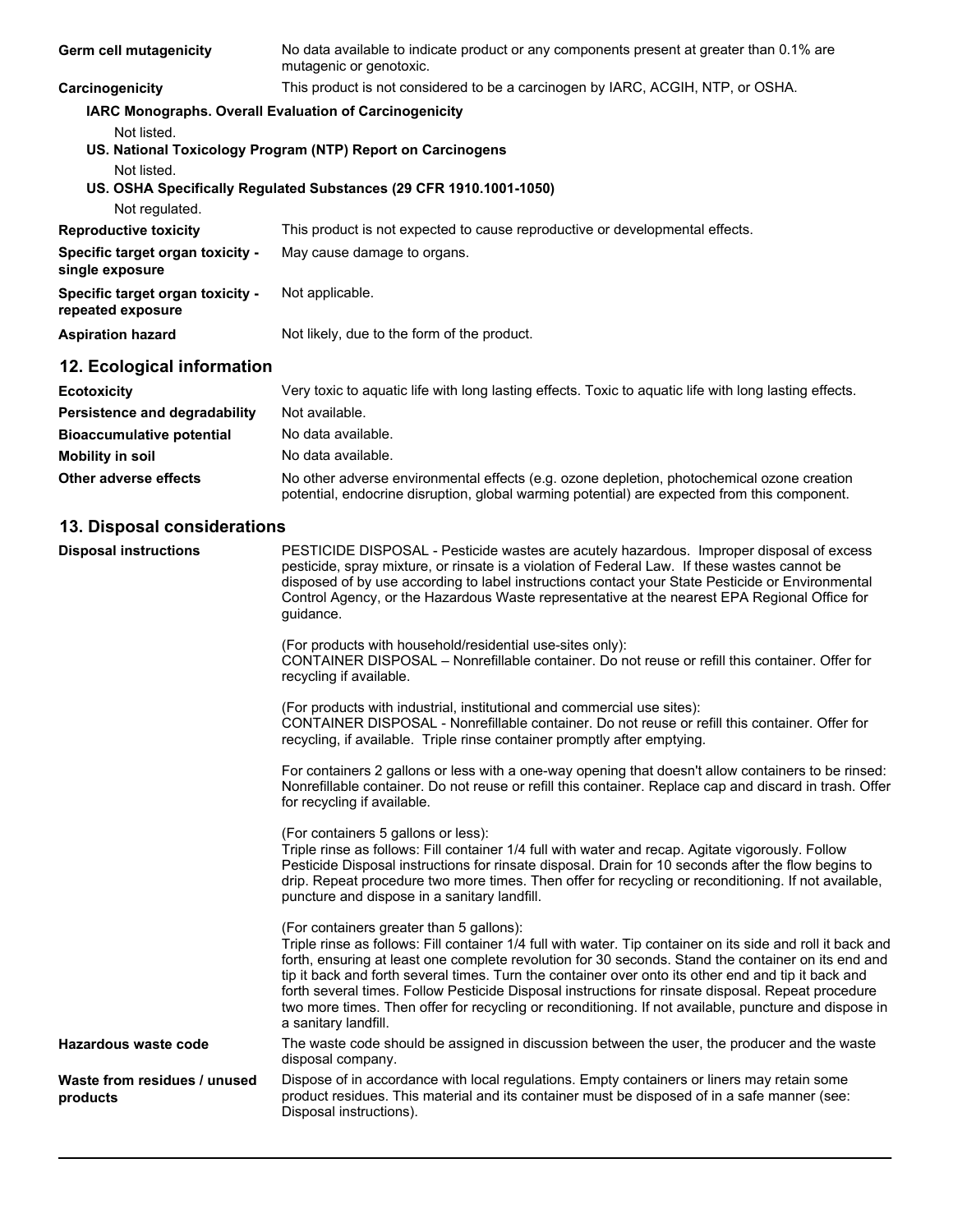| <b>Contaminated packaging</b>                                                  | Empty containers should be taken to an approved waste handling site for recycling or disposal.<br>Since emptied containers may retain product residue, follow label warnings even after container is<br>emptied.                                                                                                                                                                      |
|--------------------------------------------------------------------------------|---------------------------------------------------------------------------------------------------------------------------------------------------------------------------------------------------------------------------------------------------------------------------------------------------------------------------------------------------------------------------------------|
| 14. Transport information                                                      |                                                                                                                                                                                                                                                                                                                                                                                       |
| General                                                                        | Note - Shipper/offeror is responsible for confirming appropriate proper shipping name, hazard<br>classification(s), packing group, marking, labeling, placarding, packaging, and other regulatory<br>requirements applicable to packages offered for transport. These requirements may vary<br>depending on the quantity of material, packaging, mode of transportation, and carrier. |
| <b>DOT</b>                                                                     |                                                                                                                                                                                                                                                                                                                                                                                       |
| <b>UN number</b>                                                               | <b>UN1760</b>                                                                                                                                                                                                                                                                                                                                                                         |
| UN proper shipping name<br><b>Transport hazard class(es)</b>                   | CORROSIVE LIQUID, N.O.S. (Quaternary Ammonium Chloride)                                                                                                                                                                                                                                                                                                                               |
| <b>Class</b>                                                                   | 8                                                                                                                                                                                                                                                                                                                                                                                     |
| <b>Subsidiary risk</b>                                                         |                                                                                                                                                                                                                                                                                                                                                                                       |
| <b>Packing group</b>                                                           | Ш                                                                                                                                                                                                                                                                                                                                                                                     |
|                                                                                | Special precautions for user Read safety instructions, SDS and emergency procedures before handling.                                                                                                                                                                                                                                                                                  |
| <b>IATA</b>                                                                    |                                                                                                                                                                                                                                                                                                                                                                                       |
| <b>UN number</b>                                                               | <b>UN1760</b>                                                                                                                                                                                                                                                                                                                                                                         |
| UN proper shipping name<br><b>Transport hazard class(es)</b>                   | CORROSIVE LIQUID, N.O.S. (Quaternary Ammonium Chloride)                                                                                                                                                                                                                                                                                                                               |
| Class                                                                          | 8                                                                                                                                                                                                                                                                                                                                                                                     |
| <b>Subsidiary risk</b>                                                         |                                                                                                                                                                                                                                                                                                                                                                                       |
| Packing group                                                                  | Ш                                                                                                                                                                                                                                                                                                                                                                                     |
| <b>Environmental hazards</b>                                                   | Yes                                                                                                                                                                                                                                                                                                                                                                                   |
|                                                                                | Special precautions for user Read safety instructions, SDS and emergency procedures before handling.                                                                                                                                                                                                                                                                                  |
| <b>IMDG</b>                                                                    |                                                                                                                                                                                                                                                                                                                                                                                       |
| <b>UN number</b>                                                               | <b>UN1760</b>                                                                                                                                                                                                                                                                                                                                                                         |
| UN proper shipping name                                                        | CORROSIVE LIQUID, N.O.S. (Quaternary Ammonium Chloride), MARINE POLLUTANT                                                                                                                                                                                                                                                                                                             |
| <b>Transport hazard class(es)</b>                                              |                                                                                                                                                                                                                                                                                                                                                                                       |
| <b>Class</b>                                                                   | 8                                                                                                                                                                                                                                                                                                                                                                                     |
| <b>Subsidiary risk</b>                                                         |                                                                                                                                                                                                                                                                                                                                                                                       |
| <b>Packing group</b>                                                           | Ш                                                                                                                                                                                                                                                                                                                                                                                     |
| <b>Environmental hazards</b>                                                   |                                                                                                                                                                                                                                                                                                                                                                                       |
| <b>Marine pollutant</b>                                                        | Yes                                                                                                                                                                                                                                                                                                                                                                                   |
| <b>EmS</b>                                                                     | F-A, S-F                                                                                                                                                                                                                                                                                                                                                                              |
|                                                                                | Special precautions for user Read safety instructions, SDS and emergency procedures before handling.                                                                                                                                                                                                                                                                                  |
| Transport in bulk according to<br>Annex II of MARPOL 73/78 and<br>the IBC Code | Not available.                                                                                                                                                                                                                                                                                                                                                                        |
| <b>DOT</b>                                                                     |                                                                                                                                                                                                                                                                                                                                                                                       |

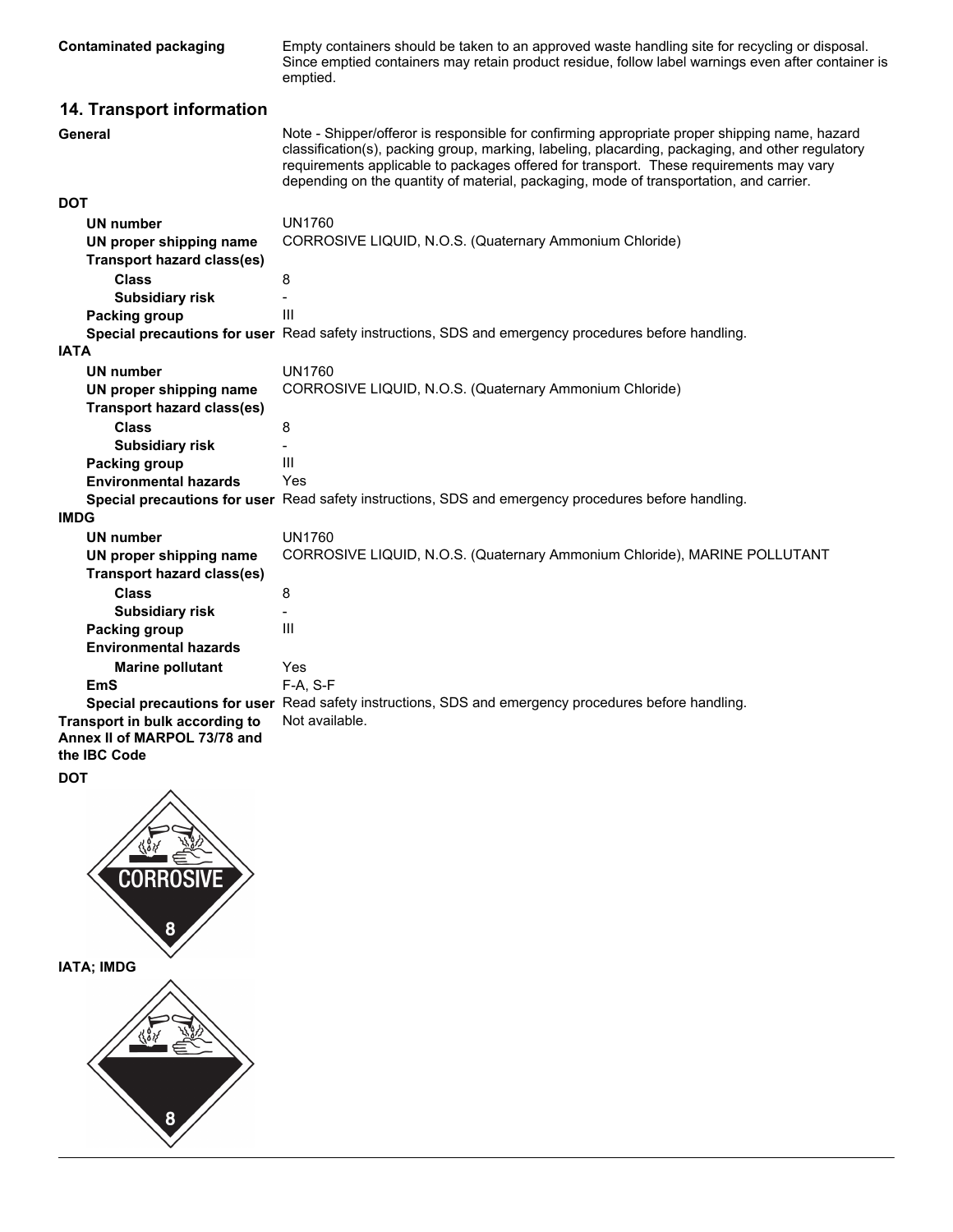#### **Marine pollutant**



## **15. Regulatory information**

**US federal regulations**

This product is a U.S. EPA registered pesticide.

This product is a "Hazardous Chemical" as defined by the OSHA Hazard Communication Standard, 29 CFR 1910.1200.

#### **CERCLA Hazardous Substance List (40 CFR 302.4)**

Not listed.

#### **SARA 304 Emergency release notification**

Not regulated.

**US. OSHA Specifically Regulated Substances (29 CFR 1910.1001-1050)**

Not regulated.

#### **Superfund Amendments and Reauthorization Act of 1986 (SARA)**

**Hazard categories**

Immediate Hazard - Yes Delayed Hazard - No Fire Hazard - No Pressure Hazard - No Reactivity Hazard - No

#### **SARA 302 Extremely hazardous substance**

Not listed.

**SARA 311/312 Hazardous** Yes

**chemical**

### **SARA 313 (TRI reporting)**

Not regulated.

#### **Other federal regulations**

### **Clean Air Act (CAA) Section 112 Hazardous Air Pollutants (HAPs) List**

Not regulated.

#### **Clean Air Act (CAA) Section 112(r) Accidental Release Prevention (40 CFR 68.130)**

Not regulated.

### **Safe Drinking Water Act** Not regulated.

**(SDWA)**

This chemical is a pesticide product registered by the Environmental Protection Agency and is subject to certain labeling requirements under federal pesticide law. These requirements differ from the classification criteria and hazard information required for safety data sheets, and for workplace labels of non-pesticide chemicals. Following is the hazard information as required on the pesticide label: **FIFRA Information Signal word** DANGER

Corrosive. Causes irreversible eye damage and skin burns. Harmful if swallowed. This product is toxic to fish. **Hazard statement**

#### **US state regulations**

**US. California Controlled Substances. CA Department of Justice (California Health and Safety Code Section 11100)** Not listed.

**US. Massachusetts RTK - Substance List**

Not regulated.

**US. Pennsylvania Worker and Community Right-to-Know Law** Not listed.